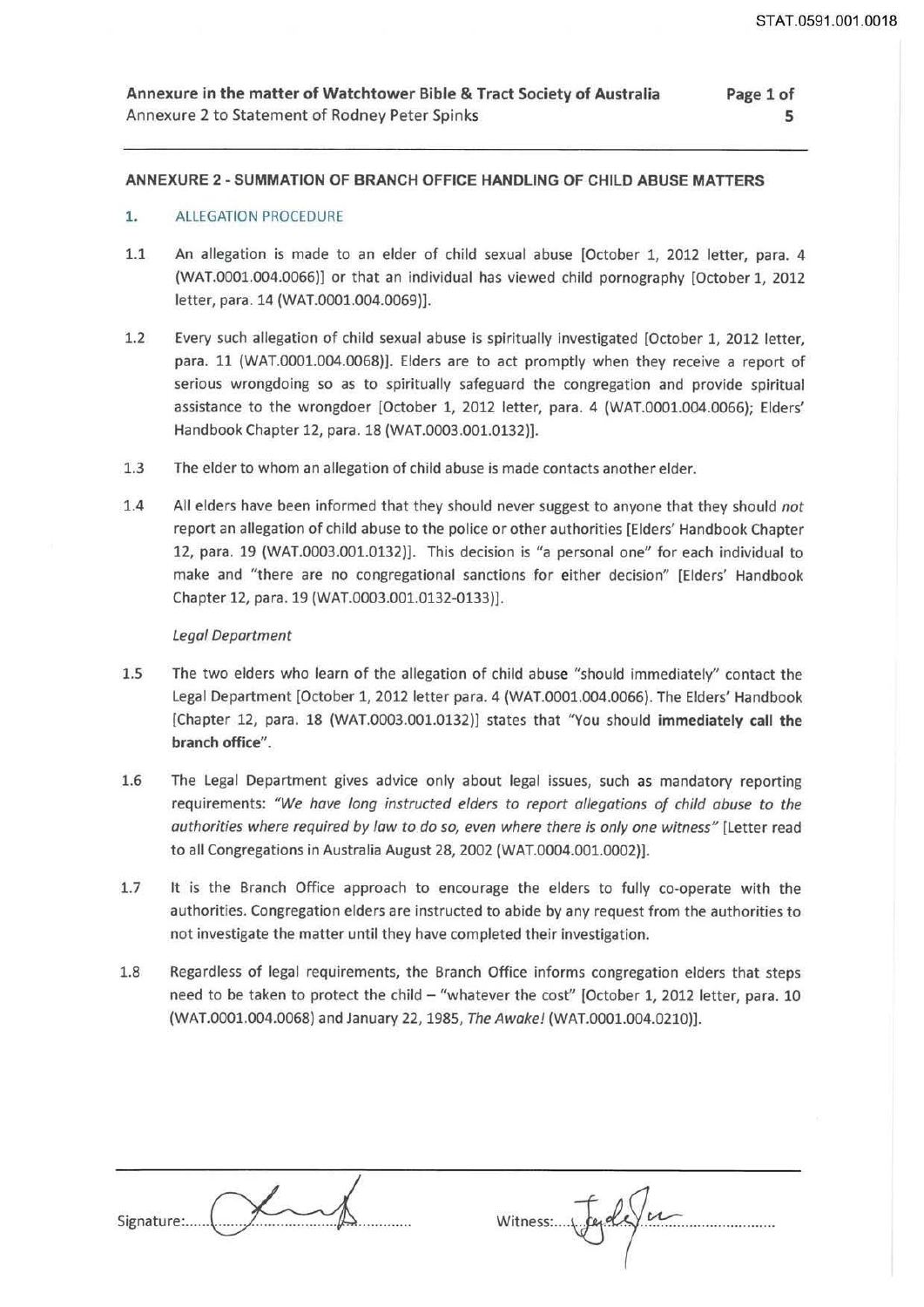Annexure in the matter of Watchtower Bible & Tract Society of Australia Annexure 2 to Statement of Rodney Peter Spinks Page 2 of

### Service Deportment

1.9 The two elders who called the Branch Office are then directed by the Legal Department to the Service Department "regarding theocratic or judicial aspects of the case or regarding how to protect children"[October 1, 2012 letter para. S (WAT.0001.004.0067)].

## 2. SPIRITUAL INVESTIGATION

2.1 When "elders first hear reports of serious wrongdoing on the part of a baptized member of the congregation, an initial investigation will be made by two elders" [Organized to Do Jehovah's Will book pg. 151, para. 2 (WAT.0003.001.0446)]. The Elders' Handbook states that "If wrongdoing has not been established but serious questions have been raised the body of elders should appoint two elders to investigate the matter promptly" [Elders' Handbook Chapter 5, para. 38 (WAT.0003.001.0073)].

### Evidence

- 2.2 For internal congregational purposes, regard is to be had to Biblical direction, and thus there is no authorisation to take "congregational action" unless:
	- (a) "there are two credible witnesses" to the incident or two persons are witnesses to two separate incidents of the same kind [October 1, 2012 letter para. 11 (WAT.0001.004.0068); Elders' Handbook Chapter 5, para. 37, bullet point 3 (WAT.0003.001.0072-0073)]; or
	- (b) the accused confesses [October 1, 2012 letter para. 11 (WAT.0001.004.0068)]; or
	- (c) there is strong circumstantial evidence "testified to by at least two witnesses [Elders' Handbook Chapter 5, para. 11 (WAT.0003.001.0062)]; or
	- (d) in some instances a combination of the above criteria may be used as a basis for taking congregational action.

## 3. CHILD ABUSE ALLEGATION NOT SCRIPTURALLY ESTABLISHED

- 3.1 If the elders are not Scripturally authorised to take judicial action because there was insufficient evidence, elders are directed to "remain vigilant with regard to the conduct and activity of the accused" [October 1, 2012 letter, para. 11 (WAT.0001.004.0068)).
- 3.2 If such an individual moves congregations, elders are to consult the Branch Office before sending any information regarding the accusation that has not been Scripturally established to the elders in the new congregation [Elders' Handbook, Chapter 12, para. 21 (WAT.0003.001.0133)].
- 3.3 The elders are to provide to the Branch Office "a detailed summary of the matter" [Elders' Handbook, Chapter 12, para. 21 (WAT.0003.001.0133)).

| Signature:\ |  |
|-------------|--|

Witness: ..... ~14 ......................... ..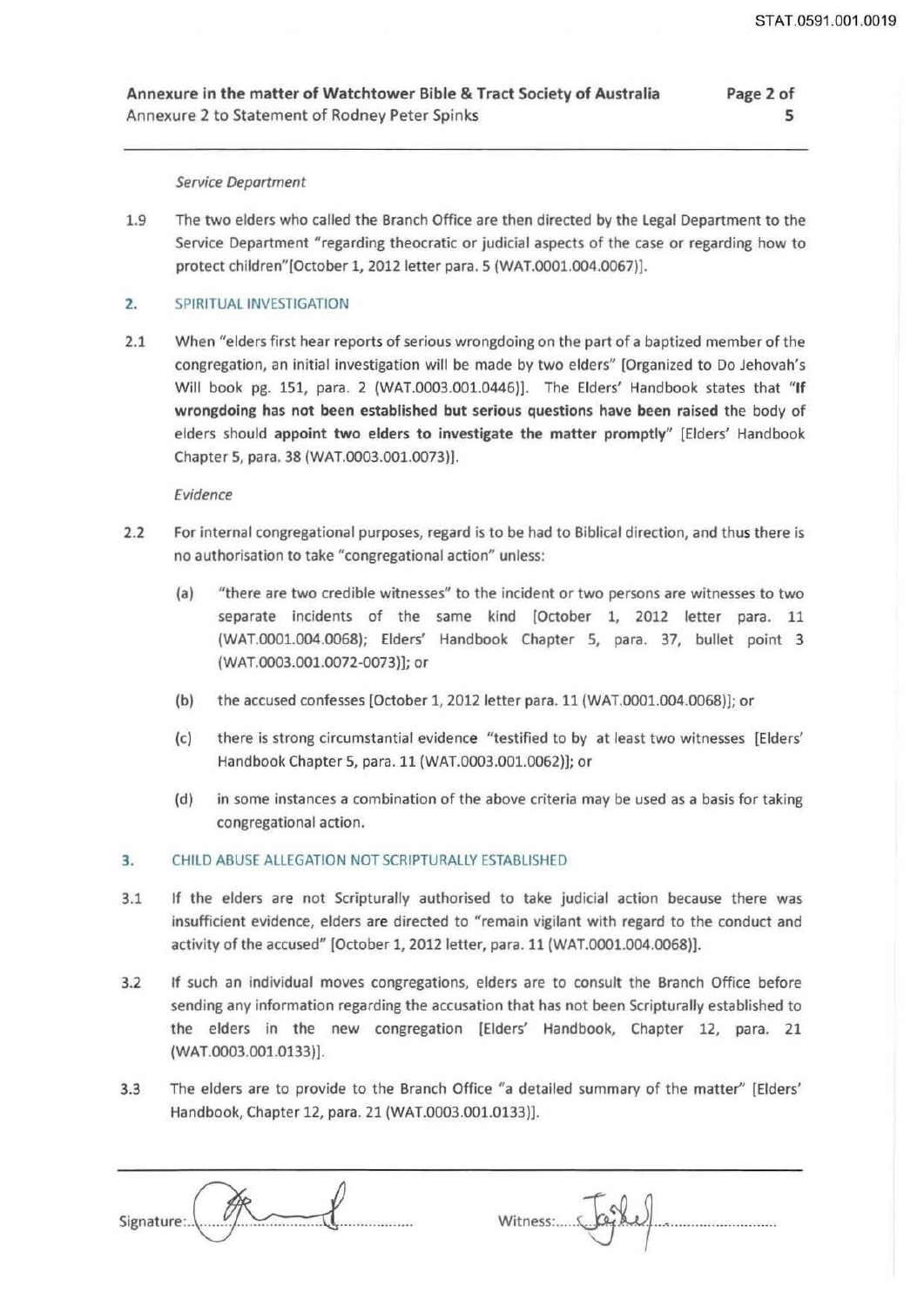3.4 After consideration the Branch Office will provide direction as to what information about the allegation (that has not been Scripturally established) should be shared, if any, with the elders of the new congregation [Elders' Handbook, Chapter 12, para. 21 (WAT.0003.001.0133)].

## **4.** SCRIPTURALLY ESTABLISHED CHILD ABUSE ALLEGATION

- 4.1 If sufficient evidence is discovered by the investigating elders, the information is presented to the body of elders in the local congregation. [Elders' Handbook Chapter 6, para. 1 (WAT.0003.001.0082)].
- 4.2 A decision is then made by the body of elders to determine whether a disfellowshipping offence has actually been committed and whether or not to form a judicial committee [Organized To Do Jehovah's Will book pg. 151, para. 2 (WAT.0003.001.0446)].
- 4.3 The judicial committee is a special shepherding arrangement comprised of three or more elders to determine if the individual is guilty or not and to determine whether he or she is repentant [Organized To Do Jehovah's Will book pg. 151, para. 2 (WAT.0003.001.0446); [Elders' Handbook Chapter 8, para. 9 (WAT.0003.001.0107)). "An elder who is a close relative or has been in business with the accused or has had a special friendship with him would not normally serve on the committee" [Elders' Handbook Chapter 6, para. 2 (WAT.0003.001.0082)).
- 4.4 If a judicial committee is formed in relation to child abuse, the circuit overseer responsible for the congregation appoints an experienced elder from the congregations in his circuit to act as chairman on the judicial committee [October 1, 2012 letter para. 11 (WAT.0001.004.0068)).
- 4.5 Firstly, the judicial committee of three or more elders assesses the available evidence in accordance with the Elders' Handbook Chapters 5, 6 and 7 (WAT.0003.001.0059 - WAT.0003.001.0103) and the October 1, 2012 letter, para. 11 (WAT.0001.004.0068) to confirm that a disfellowshipping offence has taken place. Denial of an established disfellowshipping offence or a failure to accept responsibility will result in disfellowshipping [Elders' Handbook Chapter 7, para. 10, bullet point 8 (WAT.0003.001.0094)).
- 4.6 Secondly, the judicial committee must also determine whether there is genuine repentance "commensurate with the degree of deviation" (Elders' Handbook Chapter 7, para. 8 (WAT.0003.001.0092)).
- 4.7 If the accused is unrepentant then disfellowshipping is warranted [October 1, 2012 letter para. 11 (WAT.0001.004.0068); Elders' Handbook Chapter 7, para. 26 (WAT.0003.001.0101)).
- 4.8 In the case of a practice of child abuse, the individual would unlikely "be able to demonstrate sufficient repentance to the judicial committee at the time of the hearing. If so, he must be disfellowshipped" [Elders' Handbook Chapter 7, para. 9 (WAT.0003.001.0093)).

| Signature: | Witness: 19 Leg |
|------------|-----------------|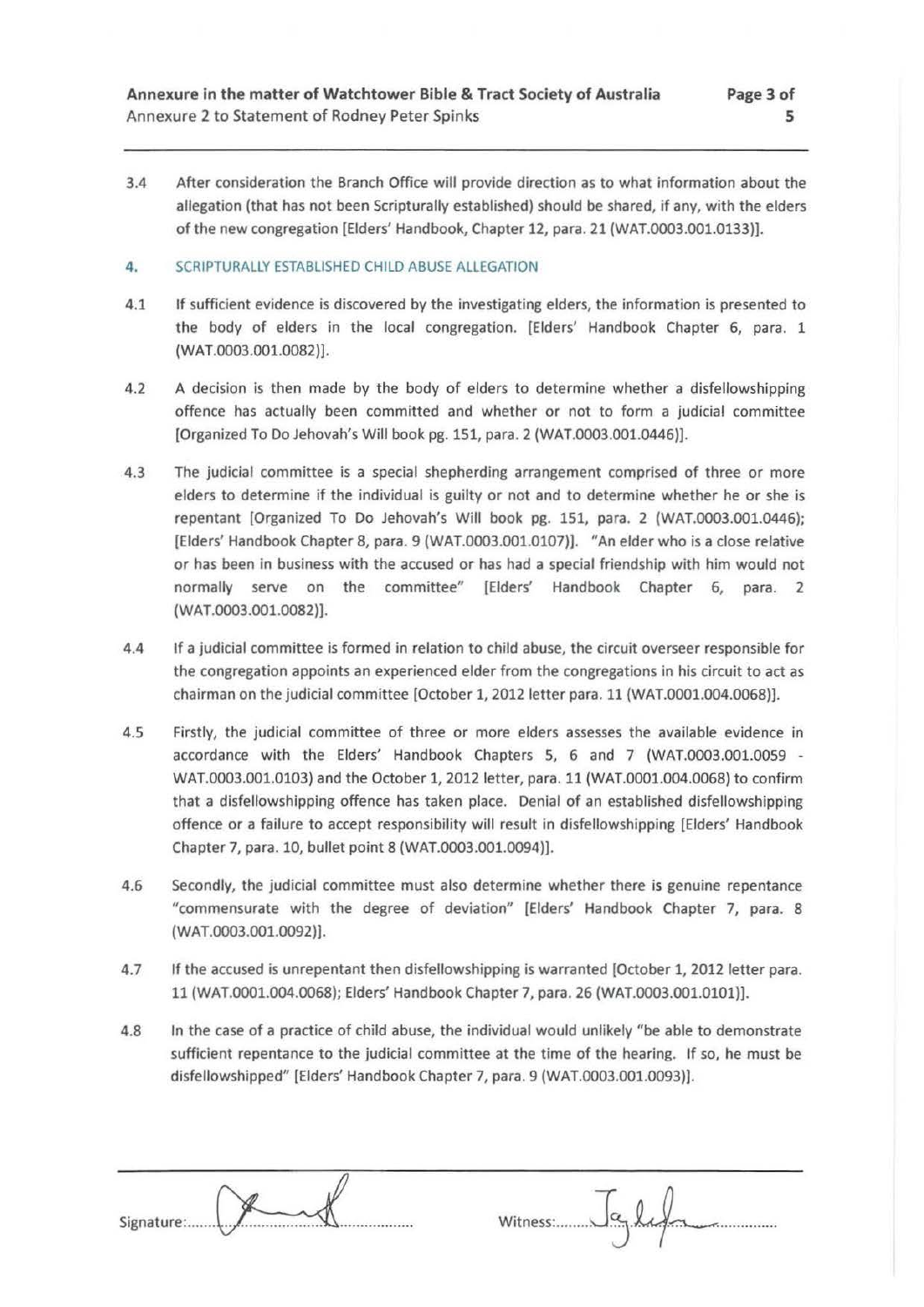- 4.9 If the judicial committee is convinced that there is genuine repentance of past sins, a judicial reproof will be administered (October 1, 2012 letter para. 11 (WAT.0001.004.0068); Elders' Handbook Chapter 7, para. 18 (WAT.0003.001.0097 - WAT.0003.001.0098)].
- 4.10 In the case of child abuse, a reproof must be announced to the congregation, which "serves as a protection to the congregation" (October 1, 2012 letter para. 11 (WAT.0001.004.0068)].
- 4.11 Sometime after the public reproof, a warning lecture is generally given to the entire congregation as to the wrongness of the conduct and how to avoid it [Elders' Handbook Chapter 7, para. 23 (WAT.0003.001.0100)].
- 4.12 The record of child abuse, proved or otherwise, is marked "Do Not Destroy" and kept indefinitely in congregation confidential files. This includes any *"Notification of Disfellowshipping or Disassociation* (S-77)" notice [October 1, 2012 letter para. 11 (WAT.0001.004.0068)].
- 4.13 Steps are taken to protect children when a judicial committee determines that a former child abuser should be judicially reproved [October 1, 2012 letter para. 12 (WAT.0001.004.0068)].
- 4.14 Steps are taken to protect children if a disfellowshipped person is later reinstated [October 1, 2012 letter para. 12 (WAT.0001.004.0068)].
- 4.15 These steps include ensuring newly appointed elders know of a person's past wrongdoing, cautioning the person not to cultivate friendships with children (other than their own), not to allow children to stay alone in their house and not to work alone in field service (ie. he must always to be accompanied by an adult) [October 1, 2012 letter, para. 12 (WAT.0001.004.0068- WAT.0001.004.0069)].
- 4.16 In all cases of judicial reproof and reinstatement restrictions are imposed [Elders' Handbook Chapter 7, para. 19 (WAT.0003.001.0098); October 1, 2012 letter para. 12 (WAT.0001.004.0068-WAT.0001.004.0069)].
- 4.17 If an individual does not follow the elders' directions in relation to these restrictions, the Service Department is immediately called by the elders [October 1, 2012 letter para. 13 (WAT.0001.004.0069)].
- 4.18 The Service Department is also called if the elders believe that the individual is acting in a predatory manner [October 1, 2012 letter, para. 13 (WAT.0001.004.0069)].
- 4.19 The Branch Office determines whether a person is considered a predator [October 1, 2012 letter para. 13 (WAT.0001.004.0069)].
- 4.20 If a determination that the individual is a predator is made by the Branch Office, two elders inform and warn all parents with minors in the congregation. At the same time, the elders also inform the individual that this is occurring [October 1, 2012 letter para. 13



Witness .... ~ Fample